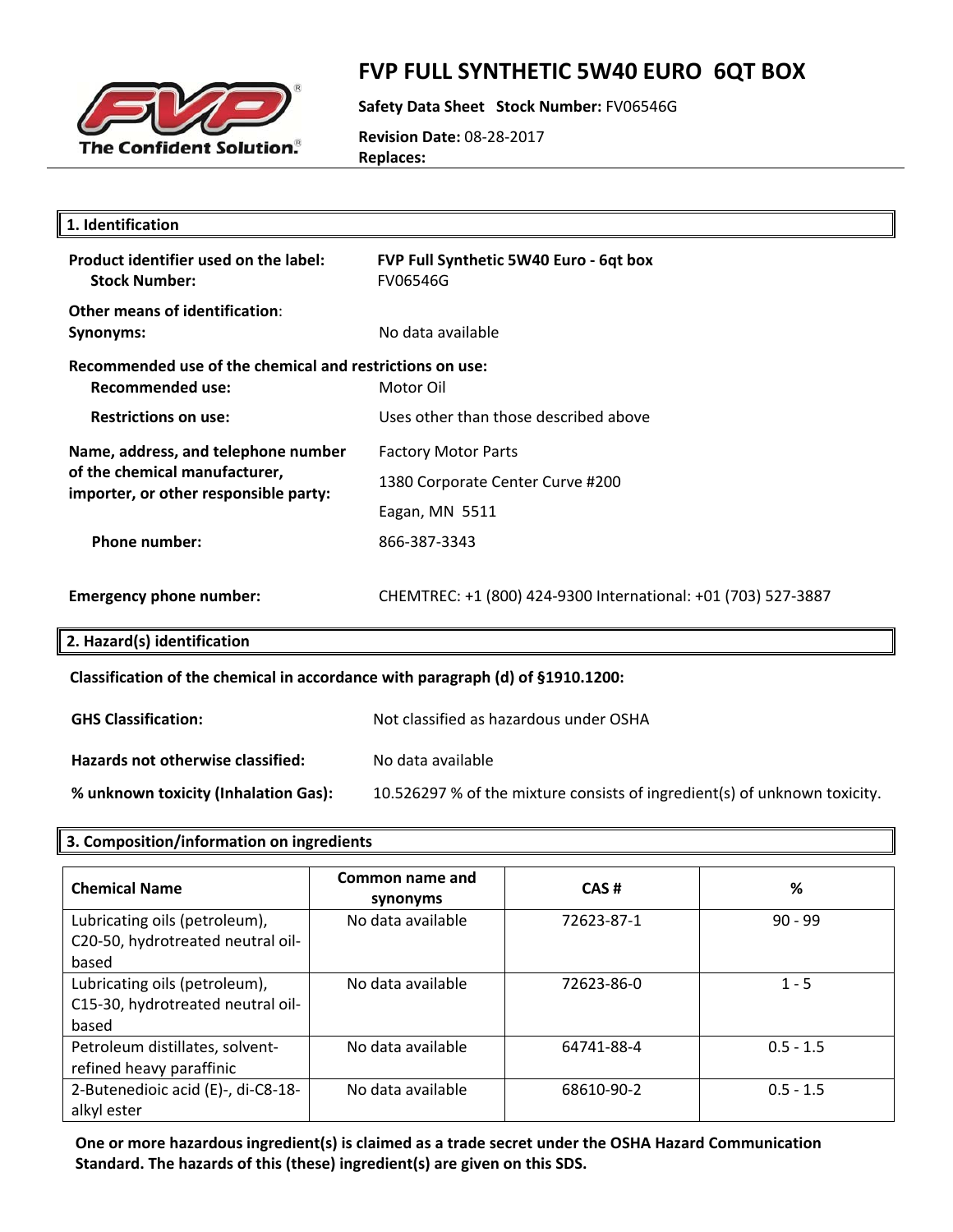**Product identifier used on the label: FVP Full Synthetic 5W40 Euro ‐ 6qt box Stock Number:** FV06546G **Revision Date:** 08‐28‐2017 **Replaces:**

### **4. First‐aid measures**

**Description of necessary measures, subdivided according to the different routes of exposure, i.e., inhalation, skin and eye contact, and ingestion:**

| Inhalation:                                                                                 | Remove to fresh air. If breathing is difficult, have a trained individual<br>administer oxygen.                                                                                                                                             |
|---------------------------------------------------------------------------------------------|---------------------------------------------------------------------------------------------------------------------------------------------------------------------------------------------------------------------------------------------|
| Eye Contact:                                                                                | Use eye wash to remove a chemical from the eye. Flush the affected eye<br>for at least fifteen minutes. Tilt the head to prevent chemical from<br>transferring to the uncontaminated eye. Seek medical attention if<br>irritation persists. |
| <b>Skin Contact:</b>                                                                        | Wash with soap and water. Get medical attention if irritation develops or<br>persists. Seek medical advice if symptoms persist.                                                                                                             |
| Ingestion:                                                                                  | Minimal risk of harm if swallowed. Do not induce vomiting. Seek medical<br>attention immediately. Provide medical care provider with this SDS.                                                                                              |
| Most important symptoms/effects,<br>acute and delayed:                                      | None Known                                                                                                                                                                                                                                  |
| Indication of immediate medical<br>attention and special treatment<br>needed, if necessary: | Aspiration during swallowing or vomiting may severely damage the lungs.<br>If evacuation of stomach contents is necessary, use method least likely to<br>cause aspiration.                                                                  |

| 5. Fire-fighting measures |  |
|---------------------------|--|
|---------------------------|--|

### **Suitable (and unsuitable) extinguishing media:**

| Suitable extinguishing media:                                      | Use alcohol resistant foam, carbon dioxide, or dry chemical when fighting<br>fires. Water or foam may cause frothing if liquid is burning but it still may<br>be a useful extinguishing agent if carefully applied to the surface of the<br>fire. Do not direct a stream of water into the hot burning liquid. |
|--------------------------------------------------------------------|----------------------------------------------------------------------------------------------------------------------------------------------------------------------------------------------------------------------------------------------------------------------------------------------------------------|
| Unsuitable extinguishing media:                                    | No data available                                                                                                                                                                                                                                                                                              |
| Specific hazards arising from the<br>chemical:                     | No data available                                                                                                                                                                                                                                                                                              |
| <b>Hazardous combustion products:</b>                              | Carbon monoxide, Smoke                                                                                                                                                                                                                                                                                         |
| Special protective equipment and<br>precautions for fire-fighters: | No data available                                                                                                                                                                                                                                                                                              |

#### **6. Accidental release measures**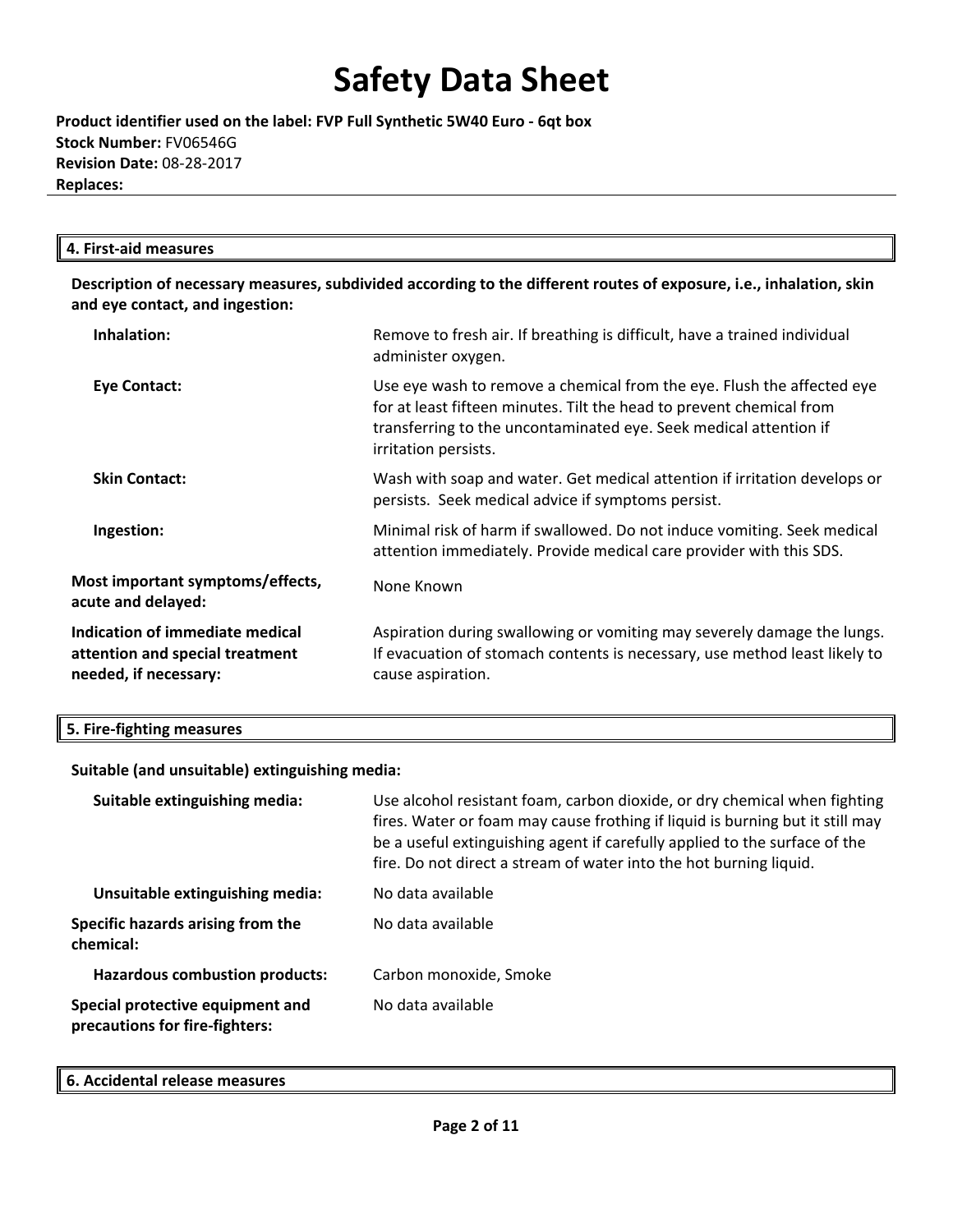**Product identifier used on the label: FVP Full Synthetic 5W40 Euro ‐ 6qt box Stock Number:** FV06546G **Revision Date:** 08‐28‐2017 **Replaces:**

| <b>Personal precautions, protective</b><br>equipment and emergency procedures: | No health affects expected from the clean up of this material if contact<br>can be avoided. Follow personal protective equipment recommendations<br>found in Section 8 of this SDS.                                                                                                                                                                                                                                                |
|--------------------------------------------------------------------------------|------------------------------------------------------------------------------------------------------------------------------------------------------------------------------------------------------------------------------------------------------------------------------------------------------------------------------------------------------------------------------------------------------------------------------------|
| <b>Methods and materials for containment</b><br>and cleaning up:               | Prevent the spread of any spill to minimize harm to human health and<br>the environment if safe to do so. Wear complete and proper personal<br>protective equipment following the recommendation of Section 8 at a<br>minimum. Dike with suitable absorbent material like granulated clay.<br>Dispose of according to Federal, State, Local, or Provincial regulations.<br>Used fluid should be disposed of at a recycling center. |
| 7. Handling and storage                                                        |                                                                                                                                                                                                                                                                                                                                                                                                                                    |

| <b>Precautions for safe handling:</b>                                                        | Mildly irritating material. Avoid unnecessary exposure. No data available |
|----------------------------------------------------------------------------------------------|---------------------------------------------------------------------------|
| Conditions for safe storage, including<br>any incompatibilities:<br>Safe storage conditions: | Store in a cool dry place. Isolate from incompatible materials.           |
| <b>Materials to Avoid/Chemical</b><br>Incompatibility:                                       | Strong oxidizing agents                                                   |

### **8. Exposure controls/personal protection**

╨

**OSHA permissible exposure limit (PEL), American Conference of Governmental Industrial Hygienists (ACGIH) Threshold Limit Value (TLV), and any other exposure limit used or recommended by the chemical manufacturer, importer, or employer preparing the safety data sheet, where available:**

| <b>Chemical component</b> | <b>OSHA PEL</b> | <b>ACGIH TLV</b> | <b>ACGIH STEL</b> | <b>IDLH</b>       |
|---------------------------|-----------------|------------------|-------------------|-------------------|
| Lubricating oils          | 5 mg/m $3$      | 5 mg/m $3$       | $10 \text{ mg/m}$ | No data available |
| (petroleum), C20-50,      |                 |                  |                   |                   |
| hydrotreated neutral oil- |                 |                  |                   |                   |
| based                     |                 |                  |                   |                   |
| Lubricating oils          | 5 mg/m $3$      | 5 mg/m $3$       | $10 \text{ mg/m}$ | No data available |
| (petroleum), C15-30,      |                 |                  |                   |                   |
| hydrotreated neutral oil- |                 |                  |                   |                   |
| based                     |                 |                  |                   |                   |
| Petroleum distillates,    | 5 mg/m $3$      | 5 mg/m $3$       | $10 \text{ mg/m}$ | No data available |
| solvent-refined heavy     |                 |                  |                   |                   |
| paraffinic                |                 |                  |                   |                   |

**Appropriate engineering controls:** Use local exhaust ventilation or other engineering controls to minimize exposures and maintain operator comfort.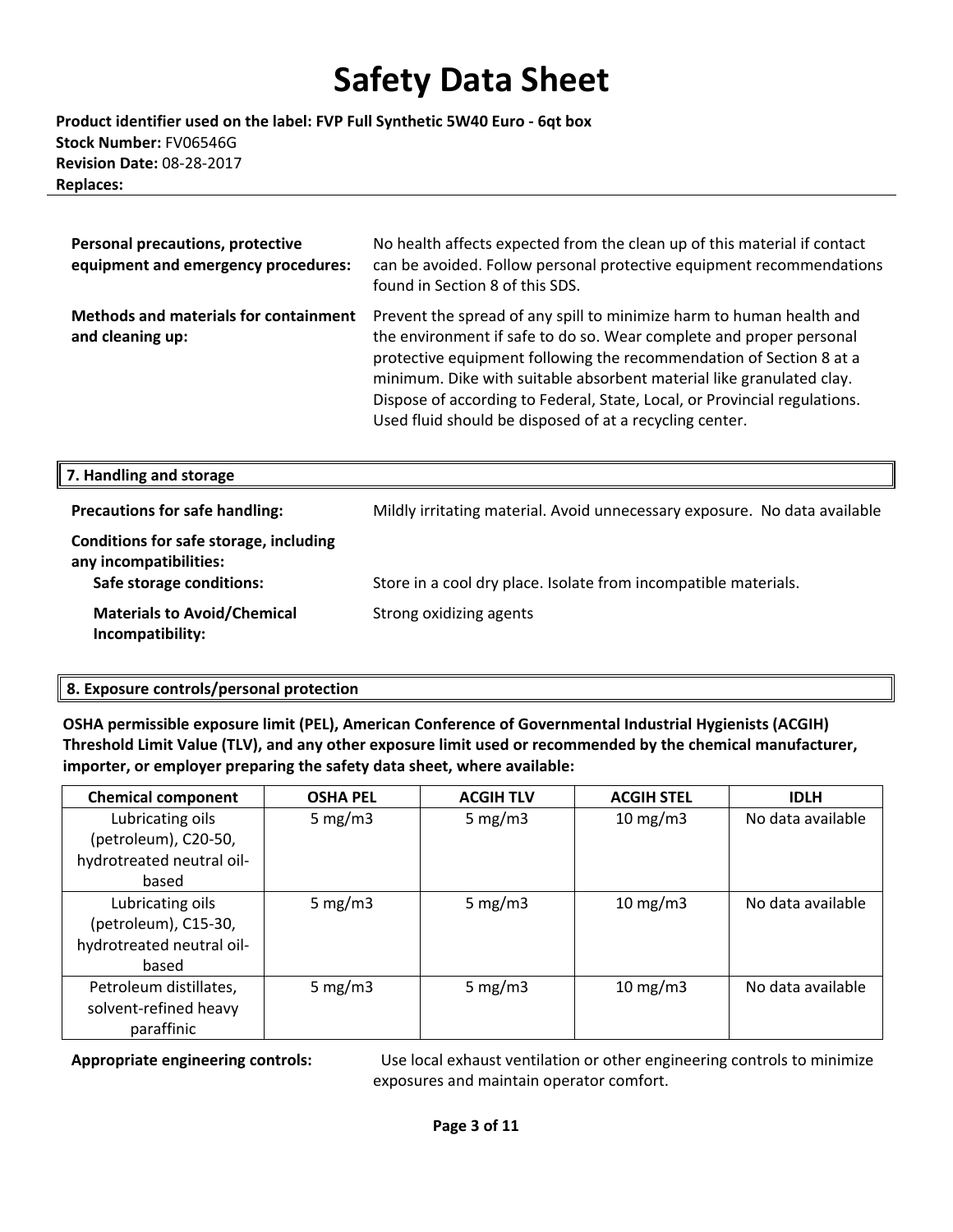**Product identifier used on the label: FVP Full Synthetic 5W40 Euro ‐ 6qt box Stock Number:** FV06546G **Revision Date:** 08‐28‐2017 **Replaces:**

#### **Individual protection measures, such as personal protective equipment:**

| <b>Respiratory Protection:</b>     | Respiratory protection may be required to avoid overexposure when<br>handling this product. General or local exhaust ventilation is the<br>preferred means of protection. Use a respirator if general room<br>ventilation is not available or sufficient to eliminate symptoms. None<br>required where adequate ventilation is provided. If airborne<br>concentrations are above the applicable exposure limits, use<br>NIOSH/MSHA approved respiratory protection. |
|------------------------------------|---------------------------------------------------------------------------------------------------------------------------------------------------------------------------------------------------------------------------------------------------------------------------------------------------------------------------------------------------------------------------------------------------------------------------------------------------------------------|
| <b>Respirator Type(s):</b>         | None required where adequate ventilation is provided. If airborne<br>concentrations are above the applicable exposure limits, use<br>NIOSH/MSHA approved respiratory protection.                                                                                                                                                                                                                                                                                    |
| Eye protection:                    | No special requirements under normal industrial use.                                                                                                                                                                                                                                                                                                                                                                                                                |
| <b>Skin protection:</b>            | Where use can result in skin contact, practice good personal hygiene and<br>wear impervious gloves. Wash hands and other exposed areas with mild<br>soap and water before eating, drinking, and when leaving work.                                                                                                                                                                                                                                                  |
| Gloves:                            | <b>Nitrile</b>                                                                                                                                                                                                                                                                                                                                                                                                                                                      |
| <b>General hygiene conditions:</b> | No data available                                                                                                                                                                                                                                                                                                                                                                                                                                                   |

#### **9. Physical and chemical properties**

| Appearance (physical state, color etc.):         |                   |
|--------------------------------------------------|-------------------|
| <b>Physical state:</b>                           | Liquid            |
| Color:                                           | <b>Brown</b>      |
| Odor:                                            | Mild              |
| <b>Odor Threshold:</b>                           | Not determined    |
| pH:                                              | No data available |
| Melting point/freezing point:                    |                   |
| <b>Melting Point:</b>                            | No data available |
| <b>Freezing point:</b>                           | No data available |
| Initial boiling point and boiling range<br>(°C): | 150               |
| Flash Point (°C):                                | 222               |
| <b>Evaporation Rate:</b>                         | No data available |
| Flammability (solid, gas):                       | No data available |
| Upper/lower flammability or explosive            |                   |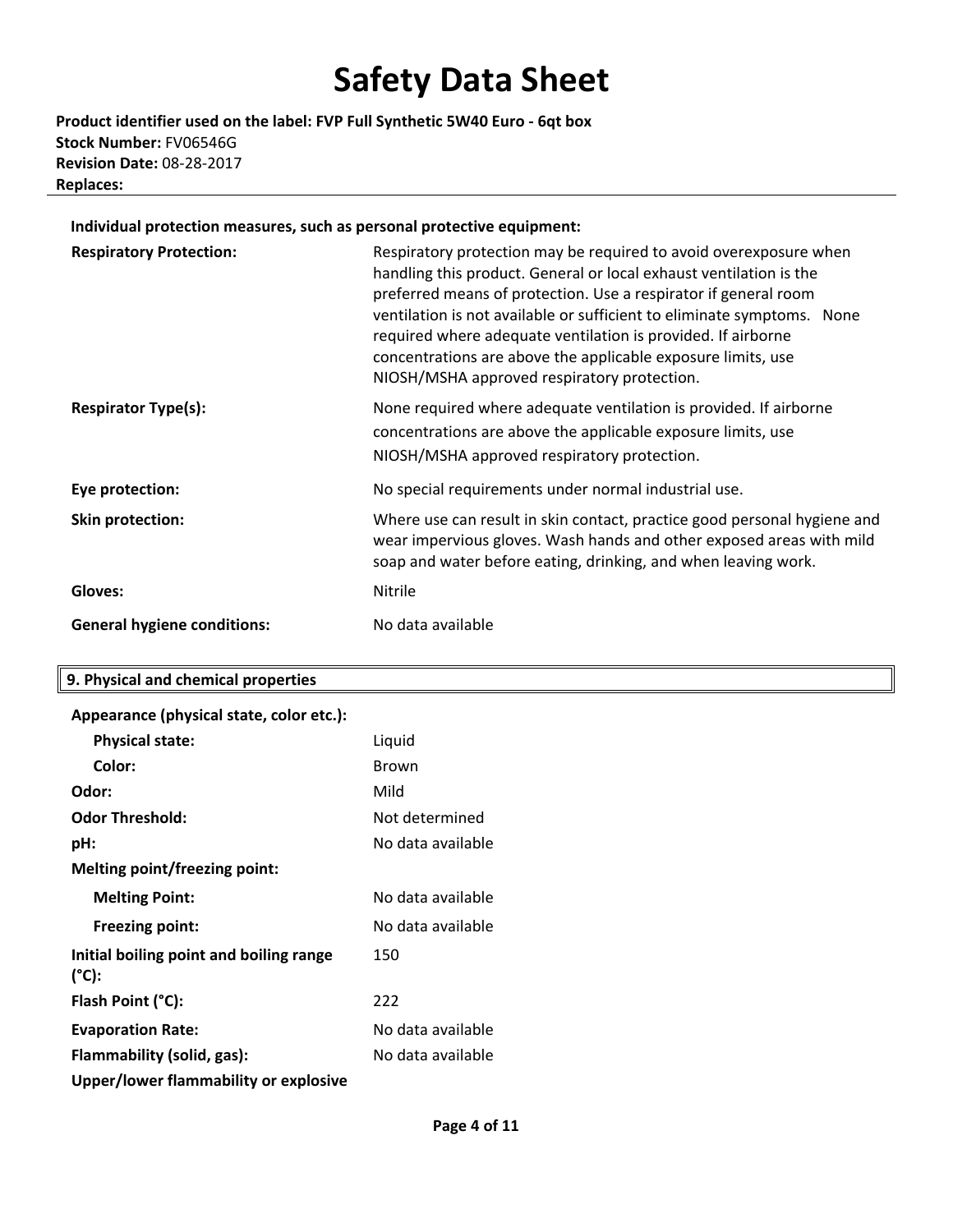**Product identifier used on the label: FVP Full Synthetic 5W40 Euro ‐ 6qt box Stock Number:** FV06546G **Revision Date:** 08‐28‐2017 **Replaces:**

#### **limits:**

| <b>Upper flammability or explosive</b><br>limits: | Not established   |
|---------------------------------------------------|-------------------|
| Lower flammability or explosive<br>limits:        | Not established   |
| Vapor pressure:                                   | No data available |
| Vapor density:                                    | No data available |
| <b>Relative density:</b>                          | 0.85              |
| Solubility(ies):                                  | Negligible        |
| Partition coefficient: n-octanol/water:           | 3.9               |
| Auto-ignition temperature:                        | No data available |
| <b>Decomposition Temperature:</b>                 | Not determined    |
| <b>Viscosity:</b>                                 | 76.77 cSt @ 40°C  |
| <b>Volatile organic compound (VOC)</b>            | 0.000000          |
| content and percentage of volatiles:              |                   |

| 10. Stability and reactivity                                          |                                                                                                                                                                                                            |
|-----------------------------------------------------------------------|------------------------------------------------------------------------------------------------------------------------------------------------------------------------------------------------------------|
| <b>Reactivity:</b>                                                    |                                                                                                                                                                                                            |
| <b>Chemical stability:</b>                                            | Stable under normal conditions.                                                                                                                                                                            |
| <b>Possibility of hazardous reactions:</b>                            | None expected under standard conditions of storage.                                                                                                                                                        |
| Conditions to avoid (e.g., static<br>discharge, shock, or vibration): | Temperatures above the high flash point of this combustible material in<br>combination with sparks, open flames, or other sources of ignition.<br>Moisture (will lead to product performance degradation). |
| Incompatible materials:                                               | Strong oxidizing agents                                                                                                                                                                                    |
| Hazardous decomposition products:                                     | Carbon monoxide, Smoke                                                                                                                                                                                     |

### **11. Toxicological information**

**Description of the various toxicological (health) effects and the available data used to identify those effects:**

| Information on the likely routes of<br>exposure (inhalation, ingestion, skin<br>and eye contact): | No data available |
|---------------------------------------------------------------------------------------------------|-------------------|
| Symptoms related to the physical,<br>chemical and toxicological<br>characteristics:               | None Known        |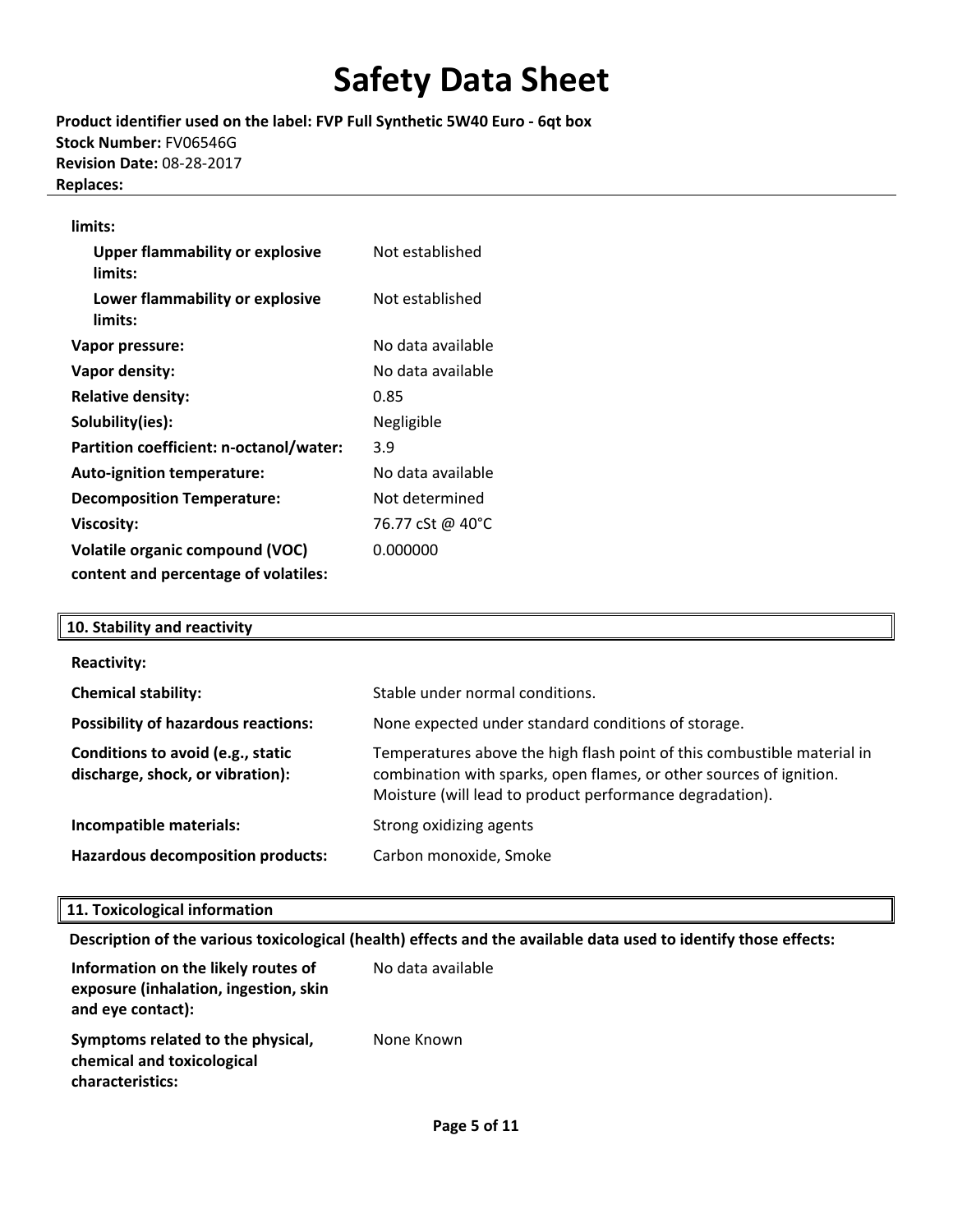**Product identifier used on the label: FVP Full Synthetic 5W40 Euro ‐ 6qt box Stock Number:** FV06546G **Revision Date:** 08‐28‐2017 **Replaces:**

### **Delayed and immediate effects and also chronic effects from short‐ and long‐term exposure:**

| <b>Ingestion Toxicity:</b>     | Although this product has a low order of acute oral toxicity, aspiration of<br>minute amounts into the lungs during ingestion or vomiting may cause<br>mild to severe pulmonary injury and possibly death. |
|--------------------------------|------------------------------------------------------------------------------------------------------------------------------------------------------------------------------------------------------------|
| <b>Skin Contact:</b>           | This material is likely to be slightly irritating to skin based on animal<br>data. Can cause minor skin irritation, defatting, and dermatitis.                                                             |
| Absorption:                    | Likely to be practically non-toxic based on animal data.                                                                                                                                                   |
| <b>Inhalation Toxicity:</b>    | No hazard in normal industrial use. Likely to be practically non-toxic<br>based on animal data.                                                                                                            |
| <b>Eye Contact:</b>            | This material is likely to be non-irritating to eyes based on animal data.                                                                                                                                 |
| Sensitization:                 | No data available                                                                                                                                                                                          |
| <b>Mutagenicity:</b>           | No data available to indicate product or any components present at<br>greater than 0.1% is mutagenic or genotoxic.                                                                                         |
| Carcinogenicity:               | Not expected to cause cancer. This product meets the IP-346 criteria of<br><3% PAH's and is not considered a carcinogen by the International<br>Agency for Research on Cancer.                             |
| <b>STOT-single exposure:</b>   | Based on available data, the classification criteria are not met.                                                                                                                                          |
| <b>STOT-repeated exposure:</b> | Based on available data, the classification criteria are not met.                                                                                                                                          |
| <b>Aspiration hazard:</b>      | Based on available data, the classification criteria are not met.                                                                                                                                          |
| <b>Other information:</b>      | No data available                                                                                                                                                                                          |

#### **Numerical measures of toxicity (such as acute toxicity estimates):**

| <b>Chemical Name</b>                                                           | LD50 Oral              | <b>LD50 Dermal</b>                 | <b>LC50 Inhalation</b>                  |
|--------------------------------------------------------------------------------|------------------------|------------------------------------|-----------------------------------------|
| Petroleum distillates,<br>solvent-refined heavy<br>paraffinic                  | OLD50 Rat > 5000 mg/kg | Dermal LD50 Rabbit > 2000<br>mg/kg | Inhalation LC50 (4h) Rat<br>$2.18$ mg/L |
| 2-Butenedioic acid (E)-, di-<br>C8-18-alkyl ester                              | OLD50 Rat > 5000 mg/kg | Dermal LD50 Rabbit > 5000<br>mg/kg |                                         |
| Lubricating oils<br>(petroleum), C15-30,<br>hydrotreated neutral oil-<br>based | OLD50 Rat > 5000 mg/kg | Dermal LD50 Rabbit > 2000<br>mg/kg | Inhalation LC50 (4h) Rat<br>$2.18$ mg/L |
| Lubricating oils<br>(petroleum), C20-50,<br>hydrotreated neutral oil-<br>based | OLD50 Rat > 5000 mg/kg | Dermal LD50 Rabbit > 2000<br>mg/kg | Inhalation LC50 (4h) Rat<br>$2.18$ mg/L |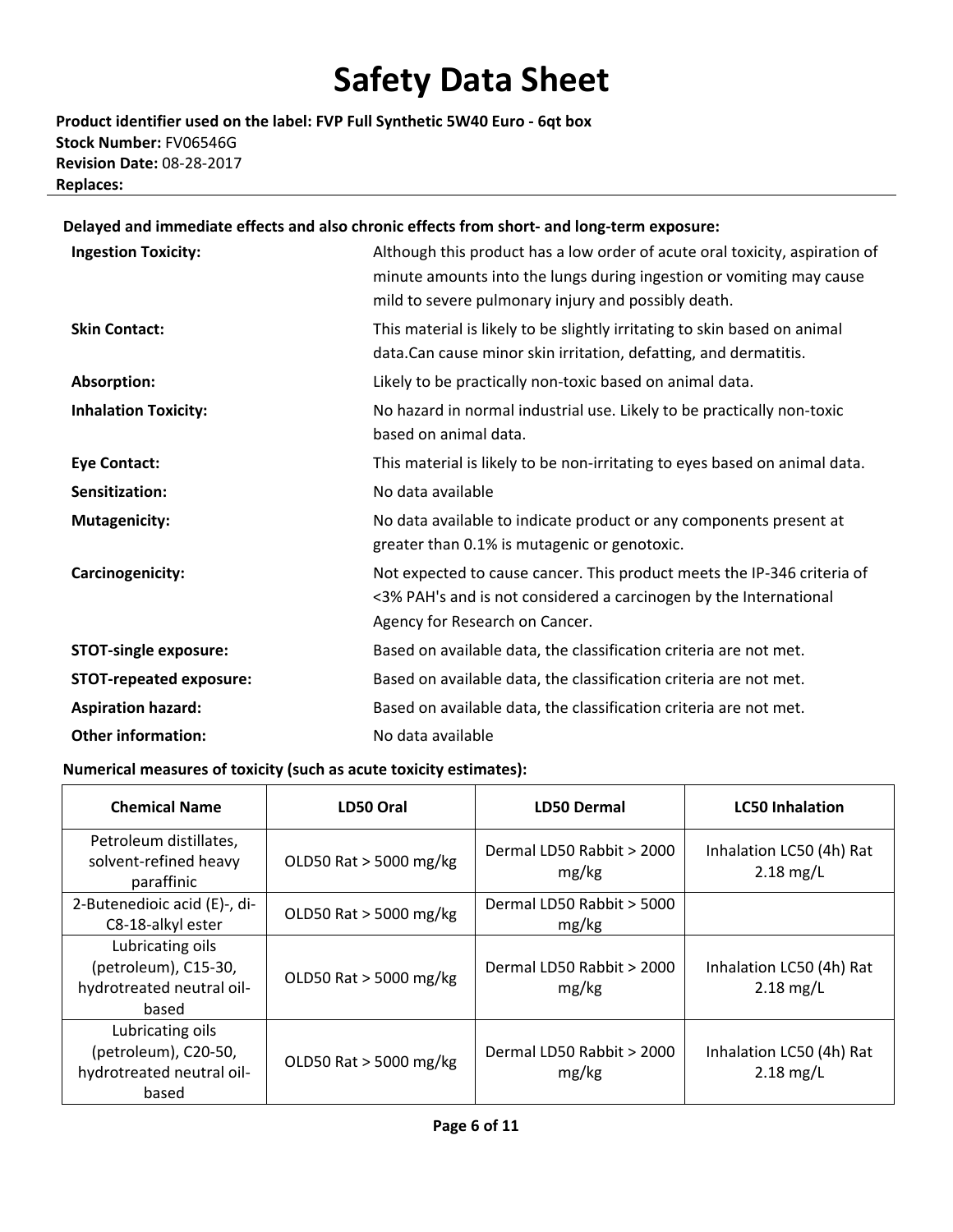**Product identifier used on the label: FVP Full Synthetic 5W40 Euro ‐ 6qt box Stock Number:** FV06546G **Revision Date:** 08‐28‐2017 **Replaces:**

Is the hazardous chemical is listed in the National Toxicology Program (NTP) Report on Carcinogens (latest edition) or has been found to be a potential carcinogen in the International Agency for Research on Cancer (IARC) Monographs **(latest edition), or by OSHA:**

| <b>Chemical Name</b>       | <b>OSHA Carcinogen</b> | <b>IARC Carcinogen</b> | <b>NTP Carcinogen</b> |
|----------------------------|------------------------|------------------------|-----------------------|
| There are no components    |                        |                        |                       |
| that are known or reported |                        |                        |                       |
| to cause cancer.           |                        |                        |                       |

#### **12. Ecological information**

### **Ecotoxicity (aquatic and terrestrial, where available):**

No data available

**Ecological Toxicity Data:** 

| <b>Chemical Name</b>                                                           | CAS#       | <b>Aquatic EC50</b><br>Crustacea  | <b>Aquatic ERC50</b><br>Algae | <b>Aquatic LC50 Fish</b>            |
|--------------------------------------------------------------------------------|------------|-----------------------------------|-------------------------------|-------------------------------------|
| 2-Butenedioic acid (E)-, di-<br>C8-18-alkyl ester                              | 68610-90-2 | Aquatic LC50 (48h)<br>$>100$ mg/L | No data available             | Aquatic LC50 (96h)<br>2200 mg/L     |
| Petroleum distillates,<br>solvent-refined heavy<br>paraffinic                  | 64741-88-4 | $> 1000$ mg/L                     | No data available             | $> 5000$ mg/L                       |
| Lubricating oils<br>(petroleum), C15-30,<br>hydrotreated neutral oil-<br>based | 72623-86-0 | $> 1000$ mg/L                     | No data available             | Aquatic LC50 (96h)<br>$> 5000$ mg/L |
| Lubricating oils<br>(petroleum), C20-50,<br>hydrotreated neutral oil-<br>based | 72623-87-1 | $> 1000$ mg/L                     | No data available             | Aquatic LC50 (96h)<br>$> 5000$ mg/L |

#### **Persistence and degradability:** Biodegrades slowly.

No data available

strongly to most soil types.

**Bioaccumulative potential:** Bioconcentration may occur.

**Mobility in soil:** This material is expected to have essentially no mobility in soil. It absorbs

**Other adverse effects (such as hazardous to the ozone layer):**

### **13. Disposal considerations**

**Description of waste residues and information on their safe handling and**

Spent or discarded material is non‐hazardous according to environmental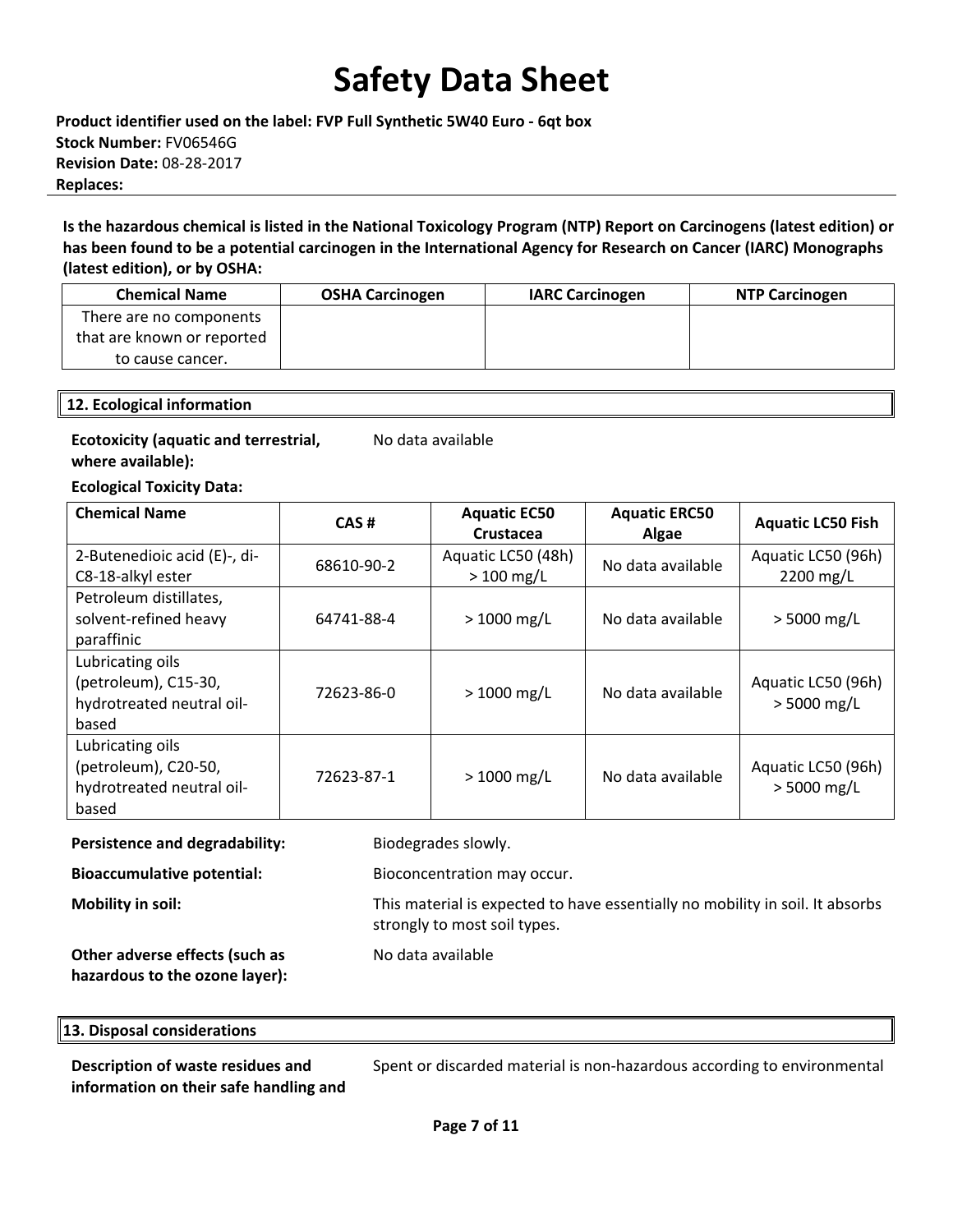### **Product identifier used on the label: FVP Full Synthetic 5W40 Euro ‐ 6qt box Stock Number:** FV06546G **Revision Date:** 08‐28‐2017 **Replaces:**

| methods of disposal, including the<br>disposal of any contaminated<br>packaging: | regulations.                          |
|----------------------------------------------------------------------------------|---------------------------------------|
| Contaminated packaging:                                                          | Recycle containers whenever possible. |

### **14. Transport information**

| 14. Transport information                                                                                                                                                     |                                                                |
|-------------------------------------------------------------------------------------------------------------------------------------------------------------------------------|----------------------------------------------------------------|
| Carriage of dangerous goods by road (DOT), rail or inland waterways:                                                                                                          |                                                                |
| <b>DOT Basic Description:</b>                                                                                                                                                 | Not classified as hazardous for transport (DOT, TDG, IMO/IMDG, |
|                                                                                                                                                                               | IATA/ICAO).                                                    |
| International carriage of dangerous goods by sea (IMDG/IMO):                                                                                                                  |                                                                |
| <b>UN number:</b>                                                                                                                                                             | Not regulated by IMDG                                          |
| <b>UN Proper shipping name:</b>                                                                                                                                               | Not applicable                                                 |
| Transport hazard class(es):                                                                                                                                                   | Not applicable                                                 |
| Packing group, if applicable:                                                                                                                                                 | Not applicable                                                 |
|                                                                                                                                                                               |                                                                |
| International carriage of dangerous goods by air (IATA):                                                                                                                      |                                                                |
| UN number:                                                                                                                                                                    | Not regulated by IATA                                          |
| <b>UN Proper shipping name:</b>                                                                                                                                               | Not applicable                                                 |
| Transport hazard class(es):                                                                                                                                                   | Not applicable                                                 |
| Packing group, if applicable:                                                                                                                                                 | Not applicable                                                 |
|                                                                                                                                                                               |                                                                |
| Environmental hazards (e.g., Marine<br>pollutant (Yes/No)):                                                                                                                   | None.                                                          |
| <b>Transport in bulk (according to Annex II</b><br>of MARPOL 73/78 and the IBC Code):                                                                                         | No data available                                              |
| Special precautions which a user needs<br>to be aware of or needs to comply with<br>in connection with transport or<br>conveyance either within or outside<br>their premises: | No data available                                              |
|                                                                                                                                                                               |                                                                |

**15. Regulatory information** 

**Safety, health and environmental regulations specific for the product in question:**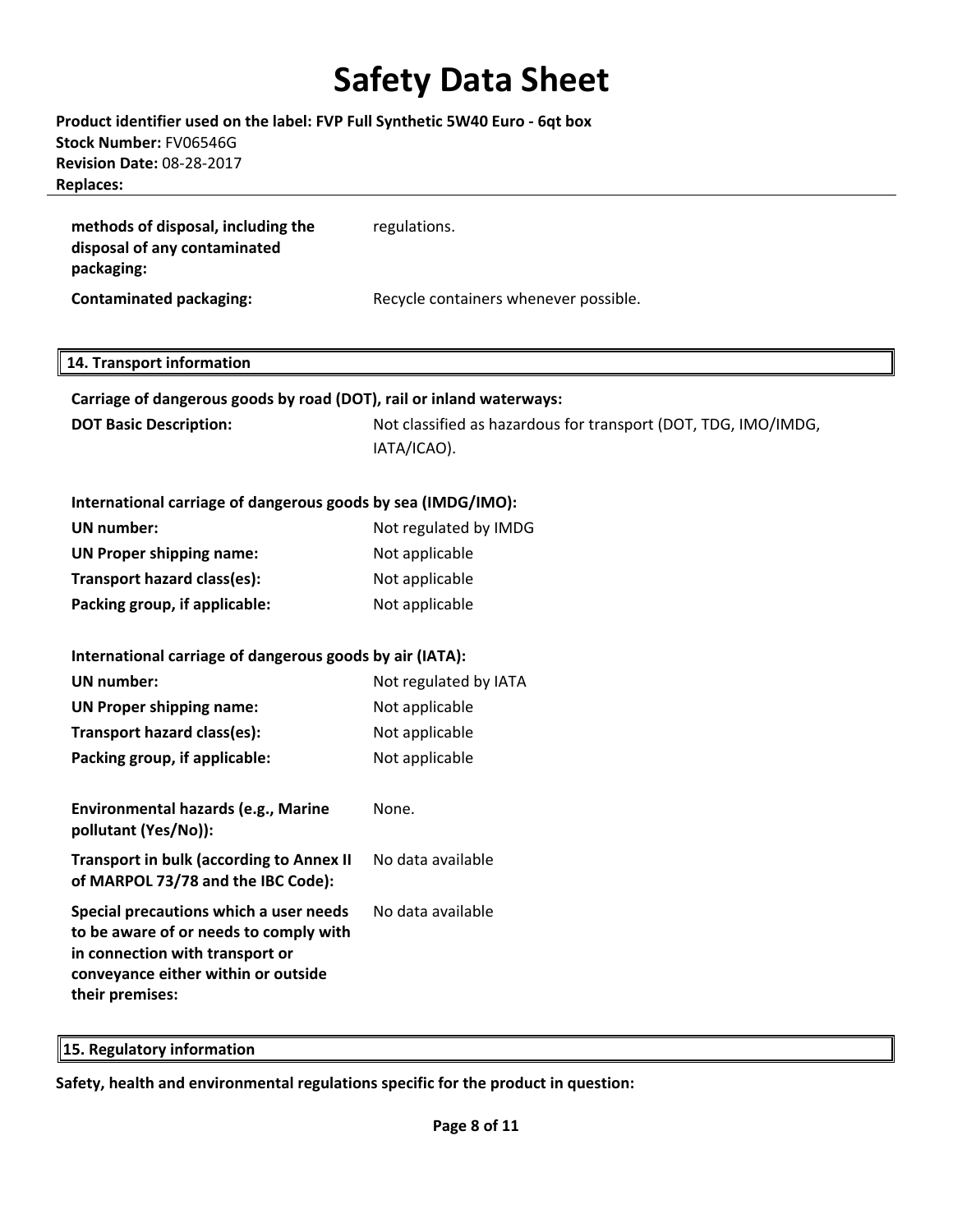**Product identifier used on the label: FVP Full Synthetic 5W40 Euro ‐ 6qt box Stock Number:** FV06546G **Revision Date:** 08‐28‐2017 **Replaces:**

**TSCA Status: All components of this material are on the US TSCA Inventory or are** exempt.

### **Regulated Components:**

| <b>Chemical Name</b>                                                          | CAS#       | <b>CERCLA</b> | <b>Sara EHS</b> | <b>Sara 313</b> | U.S. HAP |
|-------------------------------------------------------------------------------|------------|---------------|-----------------|-----------------|----------|
| Lubricating oils<br>(petroleum), C20-50,<br>hydrotreated neutral<br>oil-based | 72623-87-1 | N             | N               | $\mathsf{N}$    | N        |
| Petroleum distillates,<br>hydrotreated heavy<br>paraffinic                    | 64742-54-7 | N             | $\mathsf{N}$    | $\mathsf{N}$    | N        |
| Lubricating oils<br>(petroleum), C15-30,<br>hydrotreated neutral<br>oil-based | 72623-86-0 | N             | N               | N               | N        |
| Petroleum distillates,<br>solvent dewaxed<br>heavy paraffinic                 | 64742-65-0 | N             | N               | N               | N        |
| 2-Butenedioic acid<br>(E)-, di-C8-18-alkyl<br>ester                           | 68610-90-2 | N             | N               | N               | N        |
| Petroleum distillates,<br>solvent-refined<br>heavy paraffinic                 | 64741-88-4 | N             | N               | N               | N        |
| Polybutene                                                                    | 9003-29-6  | N             | N               | $\mathsf{N}$    | N        |

| <b>Chemical Name</b>                                                          | CAS#       | <b>California Prop</b><br><b>California Prop</b><br>65 - Cancer<br>65 - Dev. Toxicity |   | <b>California Prop</b><br>65 - Reprod fem | <b>California Prop</b><br>65 - Reprod male |
|-------------------------------------------------------------------------------|------------|---------------------------------------------------------------------------------------|---|-------------------------------------------|--------------------------------------------|
| Lubricating oils<br>(petroleum), C20-50,<br>hydrotreated neutral<br>oil-based | 72623-87-1 | N                                                                                     | N | N                                         | N                                          |
| Petroleum distillates,<br>hydrotreated heavy<br>paraffinic                    | 64742-54-7 | N                                                                                     | N | N                                         | N                                          |
| Lubricating oils<br>(petroleum), C15-30,<br>hydrotreated neutral<br>oil-based | 72623-86-0 | N                                                                                     | N | N                                         | N                                          |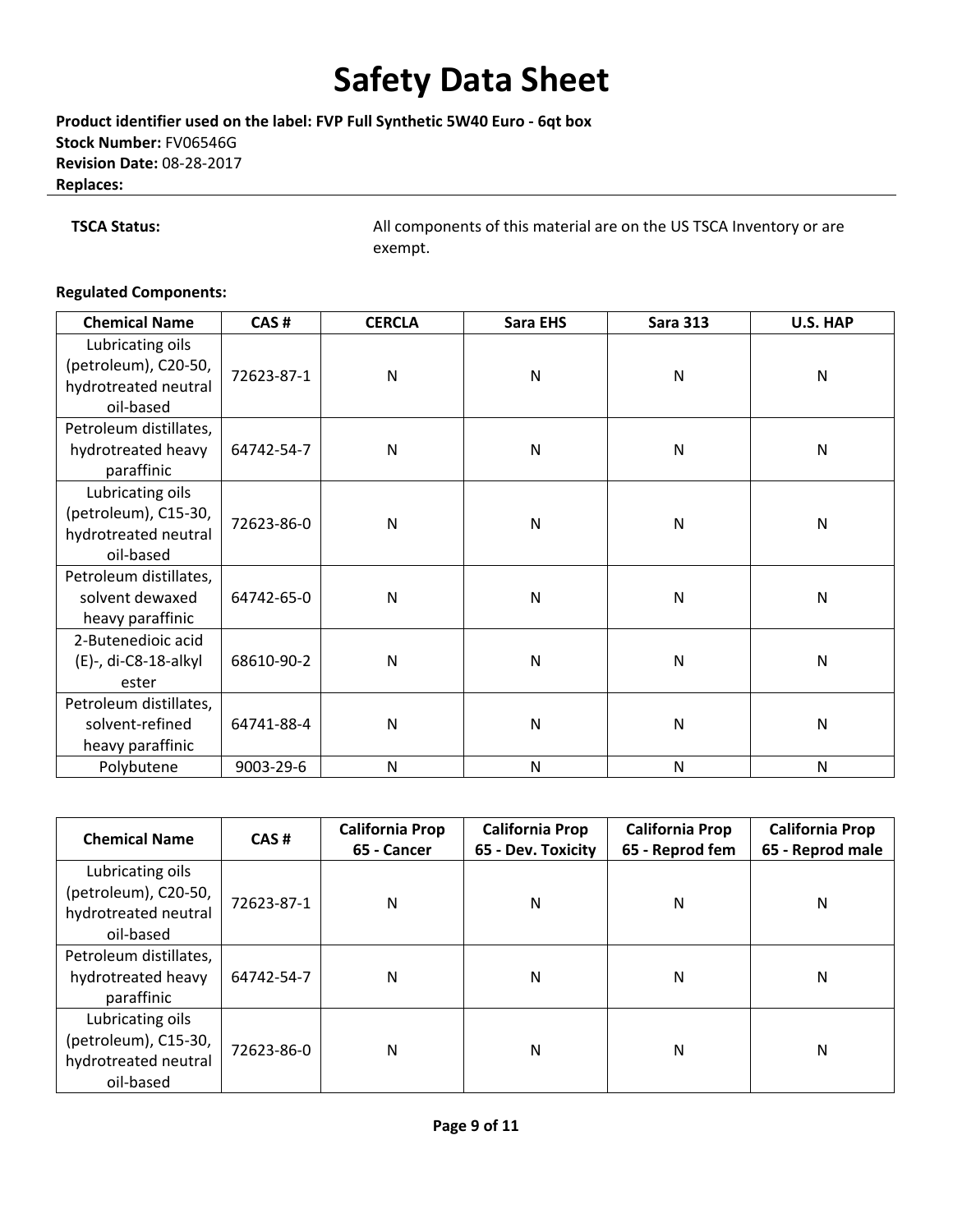**Product identifier used on the label: FVP Full Synthetic 5W40 Euro ‐ 6qt box Stock Number:** FV06546G **Revision Date:** 08‐28‐2017 **Replaces:**

| Petroleum distillates,<br>solvent dewaxed<br>heavy paraffinic | 64742-65-0 | N | N | N | Ν |
|---------------------------------------------------------------|------------|---|---|---|---|
| 2-Butenedioic acid<br>(E)-, di-C8-18-alkyl<br>ester           | 68610-90-2 | N | Ν | N | Ν |
| Petroleum distillates,<br>solvent-refined<br>heavy paraffinic | 64741-88-4 | N | N | N | Ν |
| Polybutene                                                    | 9003-29-6  | Ν | N | N | Ν |

| <b>Chemical Name</b>                                                          | CAS#       | <b>Massachusetts</b><br><b>RTK List</b> | <b>New Jersey</b><br><b>RTK List</b> | Pennsylvania<br><b>RTK List</b> | Rhode<br><b>Island RTK</b><br>List | <b>Minnesota</b><br><b>Hazardous</b><br><b>Substance</b><br><b>List</b> |
|-------------------------------------------------------------------------------|------------|-----------------------------------------|--------------------------------------|---------------------------------|------------------------------------|-------------------------------------------------------------------------|
| Lubricating oils<br>(petroleum), C20-50,<br>hydrotreated neutral<br>oil-based | 72623-87-1 | N                                       | N                                    | $\mathsf{N}$                    | $\mathsf{N}$                       | $\mathsf{N}$                                                            |
| Petroleum distillates,<br>hydrotreated heavy<br>paraffinic                    | 64742-54-7 | N                                       | $\mathsf{N}$                         | N                               | $\mathsf{N}$                       | N                                                                       |
| Lubricating oils<br>(petroleum), C15-30,<br>hydrotreated neutral<br>oil-based | 72623-86-0 | N                                       | $\mathsf{N}$                         | N                               | $\mathsf{N}$                       | N                                                                       |
| Petroleum distillates,<br>solvent dewaxed<br>heavy paraffinic                 | 64742-65-0 | N                                       | N                                    | $\mathsf{N}$                    | $\mathsf{N}$                       | N                                                                       |
| 2-Butenedioic acid<br>(E)-, di-C8-18-alkyl<br>ester                           | 68610-90-2 | N                                       | N                                    | N                               | $\mathsf{N}$                       | N                                                                       |
| Petroleum distillates,<br>solvent-refined<br>heavy paraffinic                 | 64741-88-4 | N                                       | N                                    | $\mathsf{N}$                    | $\mathsf{N}$                       | $\overline{N}$                                                          |
| Polybutene                                                                    | 9003-29-6  | N                                       | N                                    | N                               | N                                  | N                                                                       |

### **16. Other information, including date of preparation or last revision.**